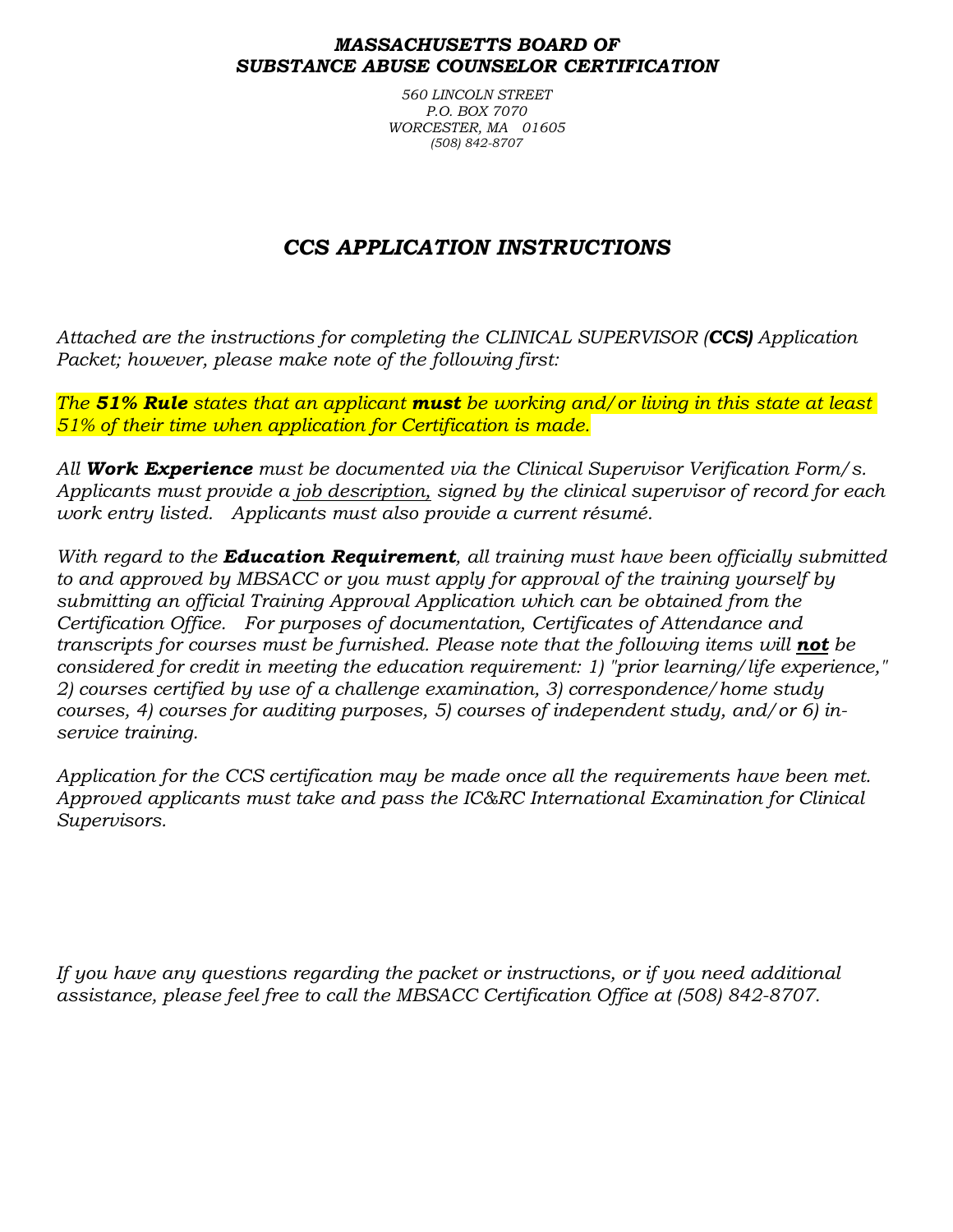## *FEE SCHEDULE AND GENERAL INFORMATION*

*FEE SCHEDULE*

*The fees for CCS credential are as follows:*

*All checks should be made payable to MCVCAC. All fees are non-refundable.*

*The Application Review Fee must accompany the application. The Final Processing Fee should be submitted upon notification that you have successfully passed the IC&RC International CCS Examination. Once we have received the Final Processing Fee a CCS certificate will be drawn up for you. You should allow 3 - 4 weeks for delivery.*

### *GENERAL INFORMATION*

*The application portfolio must be complete and postmarked by the deadline date before it can be presented to the Board for review. Individuals must meet all of the requirements before making application.*

*Photocopied applications will not be accepted; however, if you anticipate the need for additional space in filling out certain sections, you may photocopy that section for extra space. In the event that an additional Clinical Supervisor Verification Form is needed, photocopies are allowed.*

*Please print legibly except where signatures are required. Applications which are typed are not admissible and will be returned to the applicant for correction.*

*Please do not place application materials in binders, report covers, etc. You may use a paper clip or other metal fastener to keep your materials together.*

*MBSACC will not accept any Clinical Supervisor Verification Forms returned by the applicant. Verification Forms must be returned directly to this office by the supervisor completing the form. Please be sure that the individual completing your Verification Form is aware of this necessity.*

*DO NOT send your application via a delivery service (i.e., UPS, Federal Express, etc.) as they cannot deliver to a post office box.*

*IMPORTANT: As a reminder, the CCS does not replace the CADC, and both credentials must be independently maintained.*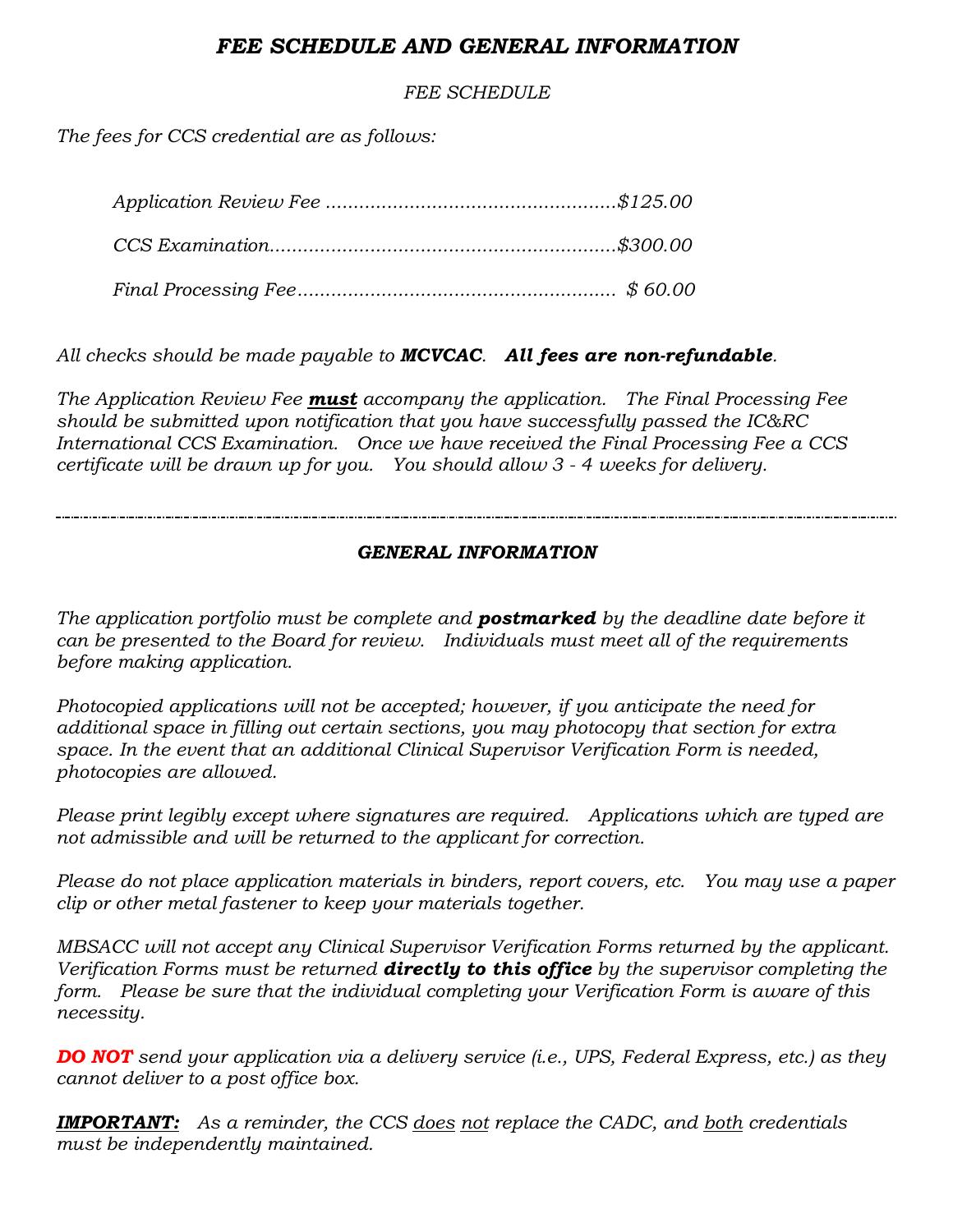## *INSTRUCTIONS FOR COMPLETING APPLICATION PACKET*

#### *APPLICATION FORM*

*On the front cover, please fill in the top section completely, printing clearly. Do not write in the area marked "For Office Use Only."*

### *EDUCATION RESUME -*

*This part of the application pertains to your education/training. In the space provided list*  each separate course, workshop, and other formal training which you are submitting for *consideration in satisfying the education requirement. Photocopy the section prior to writing on it if you will need additional space for entries. Attach additional sheets to the application. You must provide Certificates of Attendance and official training descriptions for workshops, seminars, etc. For college courses you must provide an official transcript along with an official course description.*

#### *PROFESSIONAL WORK EXPERIENCE RESUME -*

*This part of the application pertains to your work history in the alcohol/drug abuse treatment*  field. In the space provided start with the most recent employment first and work backward. *Photocopy the section prior to writing on it if you will need additional space for entries.*

*An official job description must be included for each separate position listed. The job description must be signed and dated by the applicant and the clinical supervisor.*

*The applicant must provide evidence of a Bachelor's (or higher) degree in counseling or a closely related field. The degree must be from a regionally-accredited academic institution. Evidence must be in the form of an official transcript.*

#### *PROFESSIONAL CODE OF ETHICS/CONDUCT -*

*Your application will not be complete without your signature in BOTH places at the bottom of this form.*

*(CONT'D.)*